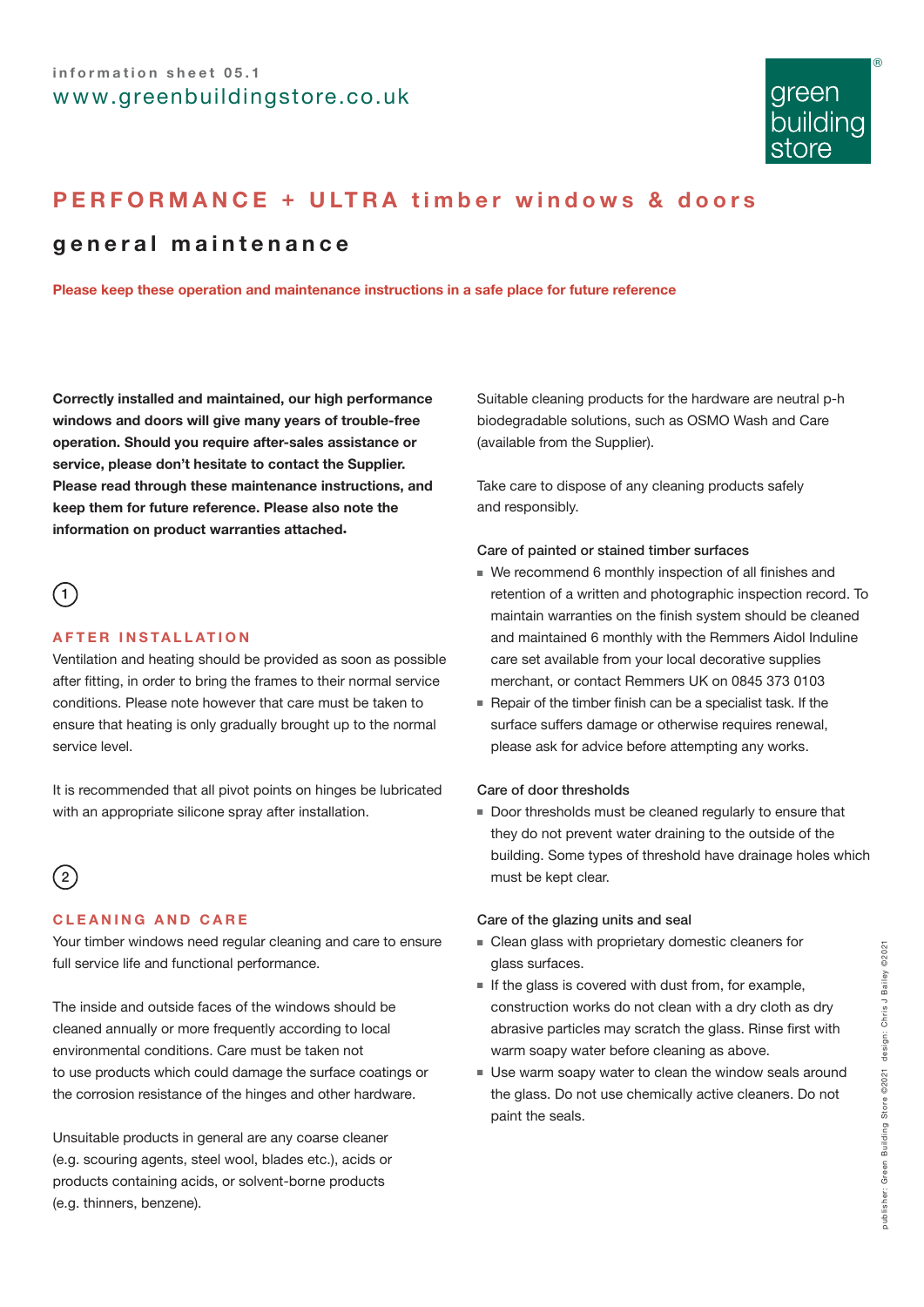### **information sheet 05.2 PERFORMANCE + ULTRA timber windows & doors general maintenance**

www.greenbuildingstore.co.uk



## $\left(3\right)$

### **FINISHES**

The finish on your window is a Remmers Aidol product (see www.remmers.co.uk for more information. Finishing comprises the following:

- Impregnation SW900
- Primer GW201 (paint) or GW300 (stain)
- Paint finish DW601 (paint) or LW700 (stain)

### Repair

- Scuff or scratch, not to bare wood Small quantities of touch-up material (top coat) is either provided, or can be supplied on request. These can be used to touch up minor scuffs or scratches, blending carefully into the surrounding surface.
- Minor damage to bare wood We can obtain touch up quantities of primer and top coat if required, at a small charge. Carefully rub down an area around scratch with 320 wet & dry, prime as required blending carefully into the surrounding area. Apply top coat (2 coats) when dry, blending in carefully.
- Major damage

Major damage is best dealt with by returning frame to the factory for complete re-spray. Alternatively supplies of Remmers products can be obtained from BRW on 0870 7740681

#### **Maintenance**

Paint and stain maintenance recoating when required should be undertaken with a suitable Remmers product. Alternatively other high quality micro porous finishes may be used (refer the manufacturer of the finish for painting instructions).

Surfaces should be prepared by light sanding, removal of debris and washing down prior to commencing redecoration.

In all instances a high quality synthetic brush should be used for site application.

#### Dealing with resin exudation

Resin exudation is a natural phenomena which may very occasionally occur with the pine/redwood timbers. This may come through the finish and although this will have no effect on the performance of the product, it may be seen as unsightly. Should this occur, wipe off soft exuded resin with a cloth moistened with turpentine substitute or similar. Scrape to remove coating and hardened exudation as necessary. Apply shellac knotting where necessary. Reapply a suitable maintenance coats to area or complete component as required.

 $(4)$ 

### **MAINTENANCE OF IRONMONGERY**

Your windows and doors are fitted with high quality components. To ensure their smooth and trouble free operation you must carry out the following maintenance on them at least once a year.

- Lubricate or oil all moving parts and locking points.
- Use only clean and non-resinous grease or oil.
- Check all important components for looseness and wear. If necessary tighten fixing screws and replace defective parts.
- If hinges are not fitted with cover caps, please check whether the top hinge pin is pushed up fully in the hinge.
- Only clean your windows with a mild, neutral pH, diluted detergent. Never use aggressive, acid based detergents or scouring powder because they can damage the protective surface of your hardware.
- To maintain surface quality it is recommended that after cleaning the hardware surfaces they should be treated with a silicone and corrosion free (ie non-acidic) oil, eg. sewing machine oil.

### Malfunctioning ironmongery

In the case of a malfunction of the ironmongery, do not continue to operate the window, as this can carry a risk of injury. Make the window safe and have it repaired immediately.